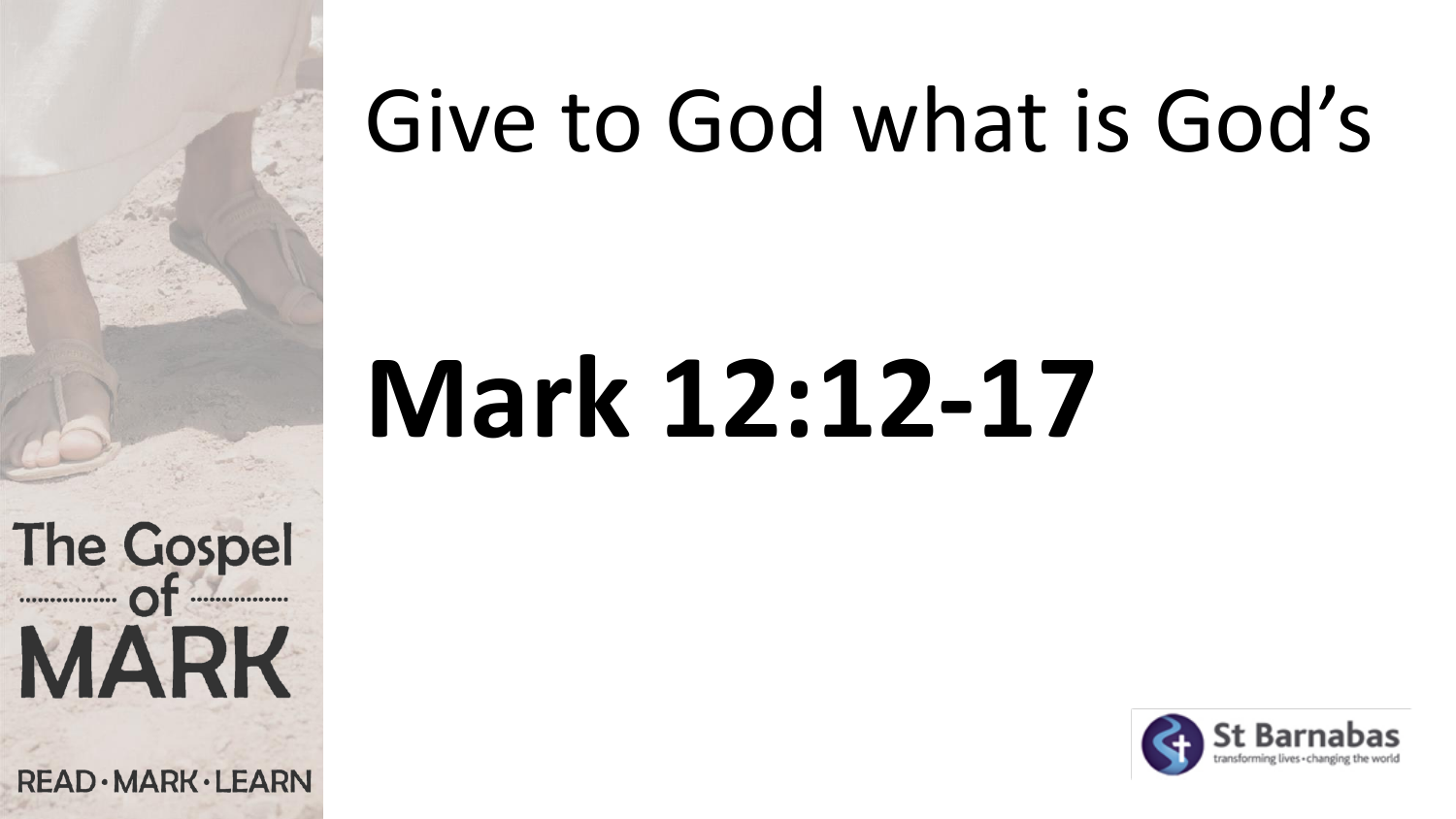**The Gospel READ · MARK · LEARN** 

Then the chief priests, the teachers of the law and the elders looked for a way to arrest him because they knew he had spoken the parable against them. But they were afraid of the crowd; so they left him and went away. Later they sent some of the Pharisees and Herodians to Jesus to catch him in his words.

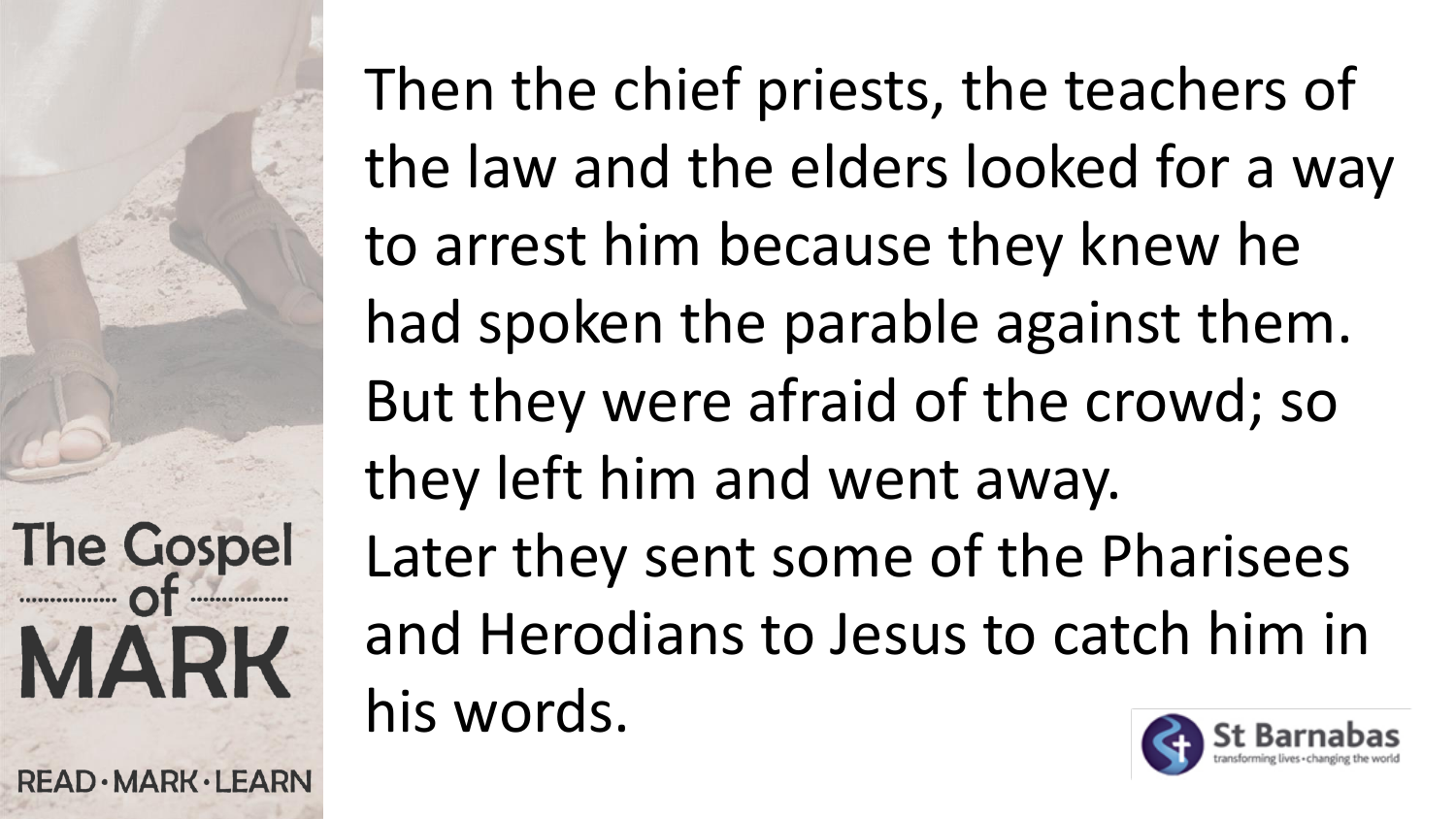

They came to him and said, 'Teacher, we know that you are a man of integrity. You aren't swayed by others, because you pay no attention to who they are; but you teach the way of God in accordance with the truth. Is it right to pay the poll-tax to Caesar or not? Should we pay or shouldn't we?'

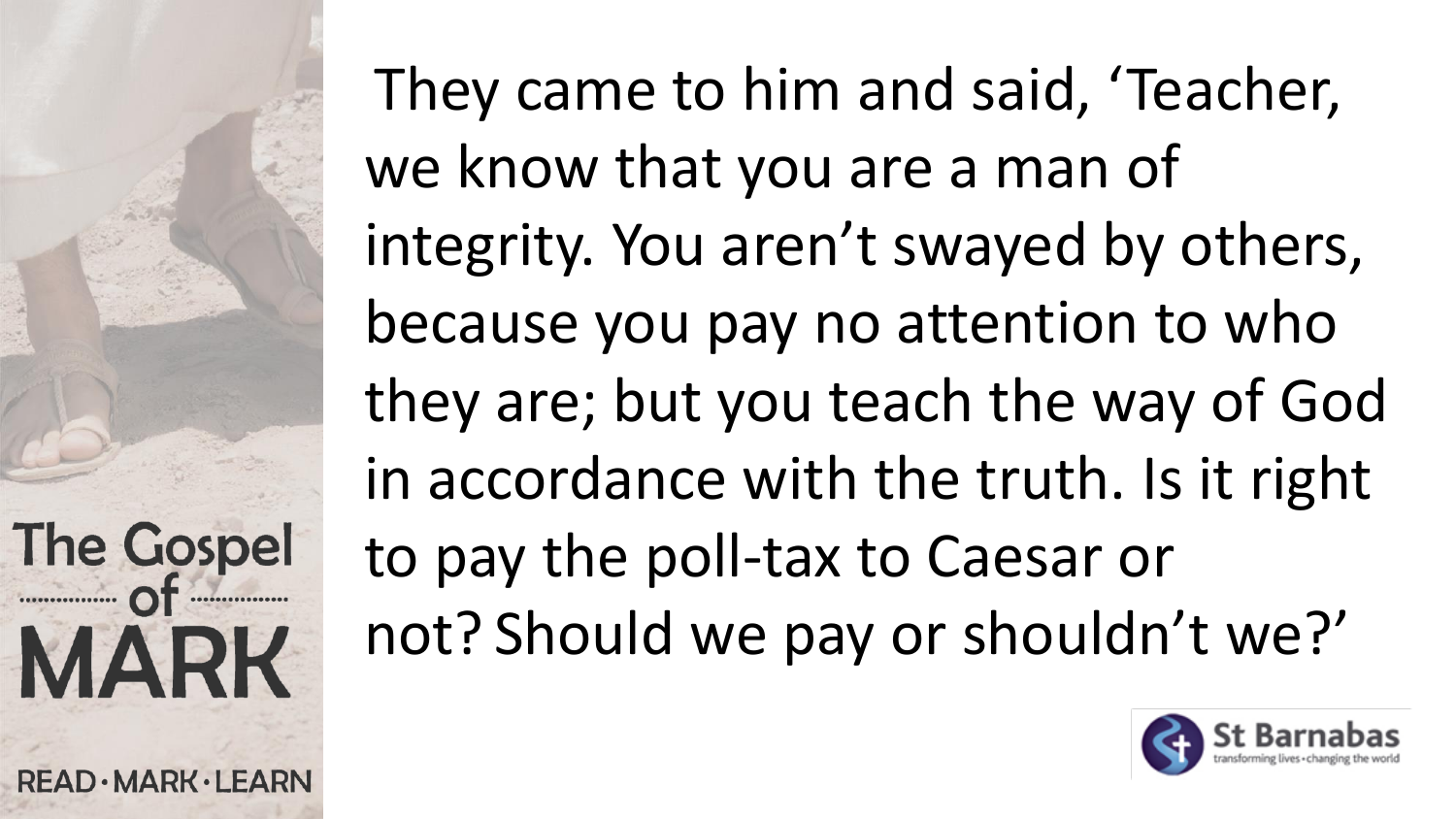

But Jesus knew their hypocrisy. 'Why are you trying to trap me?' he asked. 'Bring me a denarius and let me look at it.' They brought the coin, and he asked them, 'Whose image is this? And whose inscription?' 'Caesar's,' they replied.

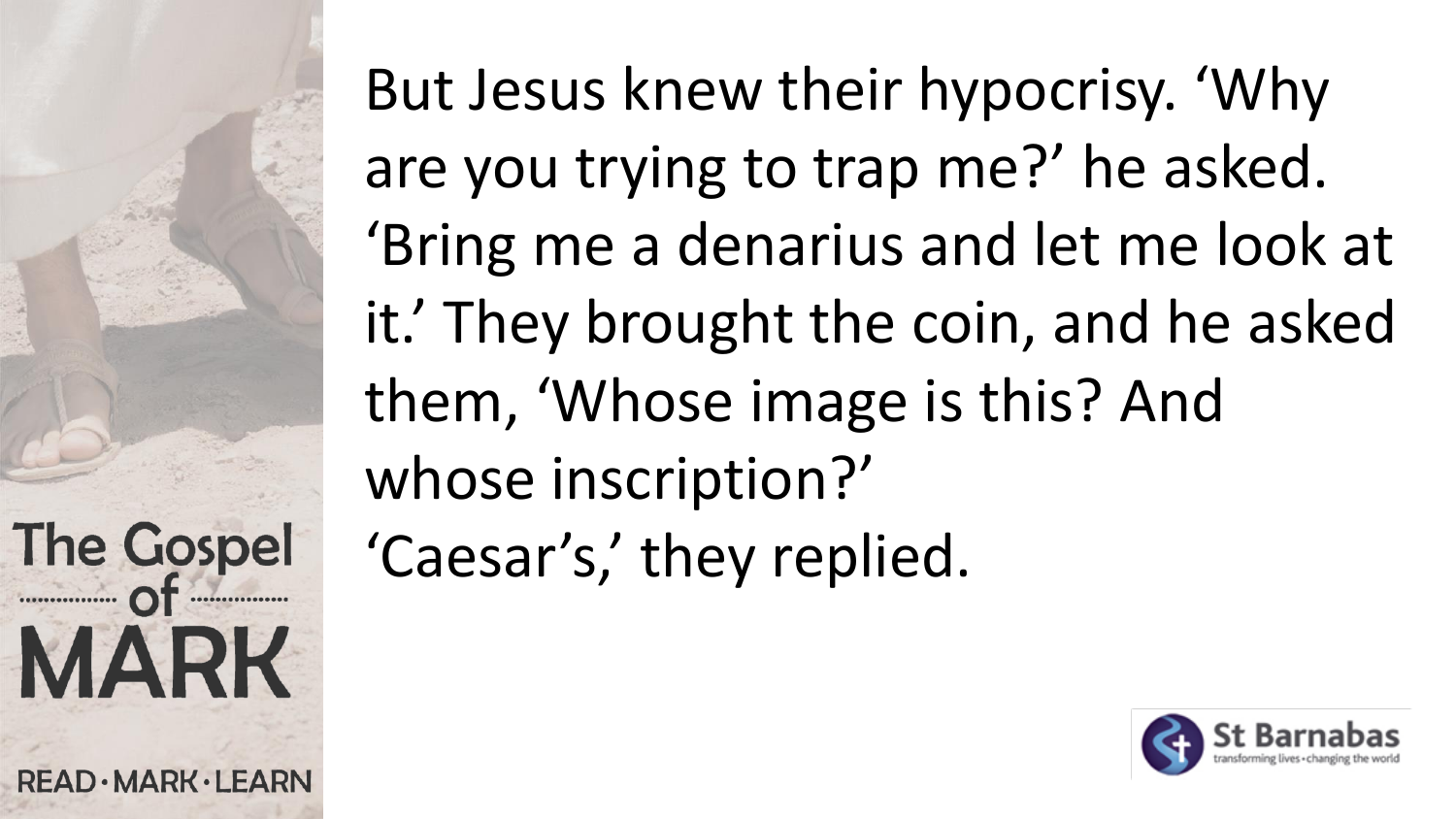

Then Jesus said to them, 'Give back to Caesar what is Caesar's and to God what is God's.' And they were amazed at him.

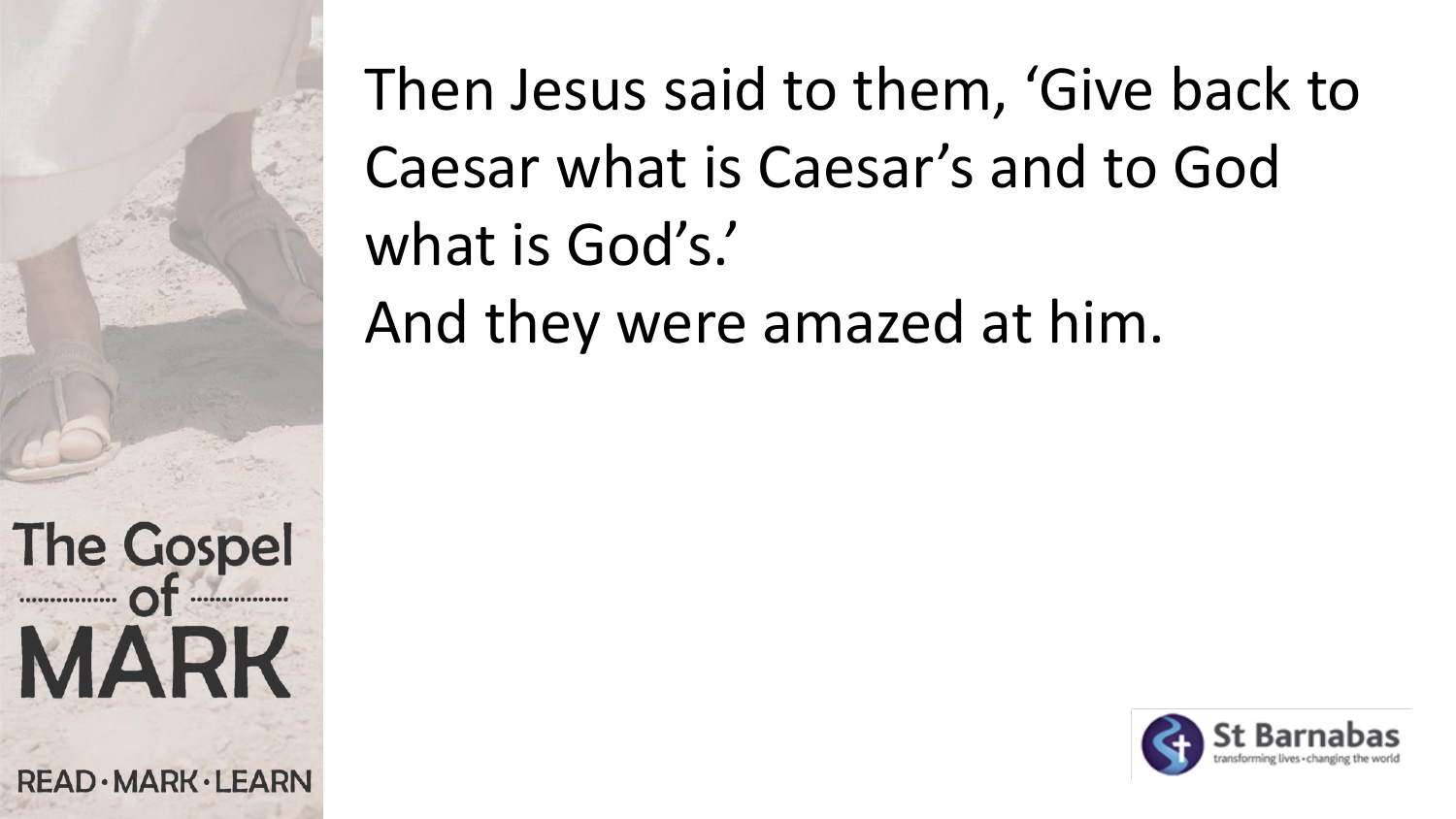The Gospel<br>MARK



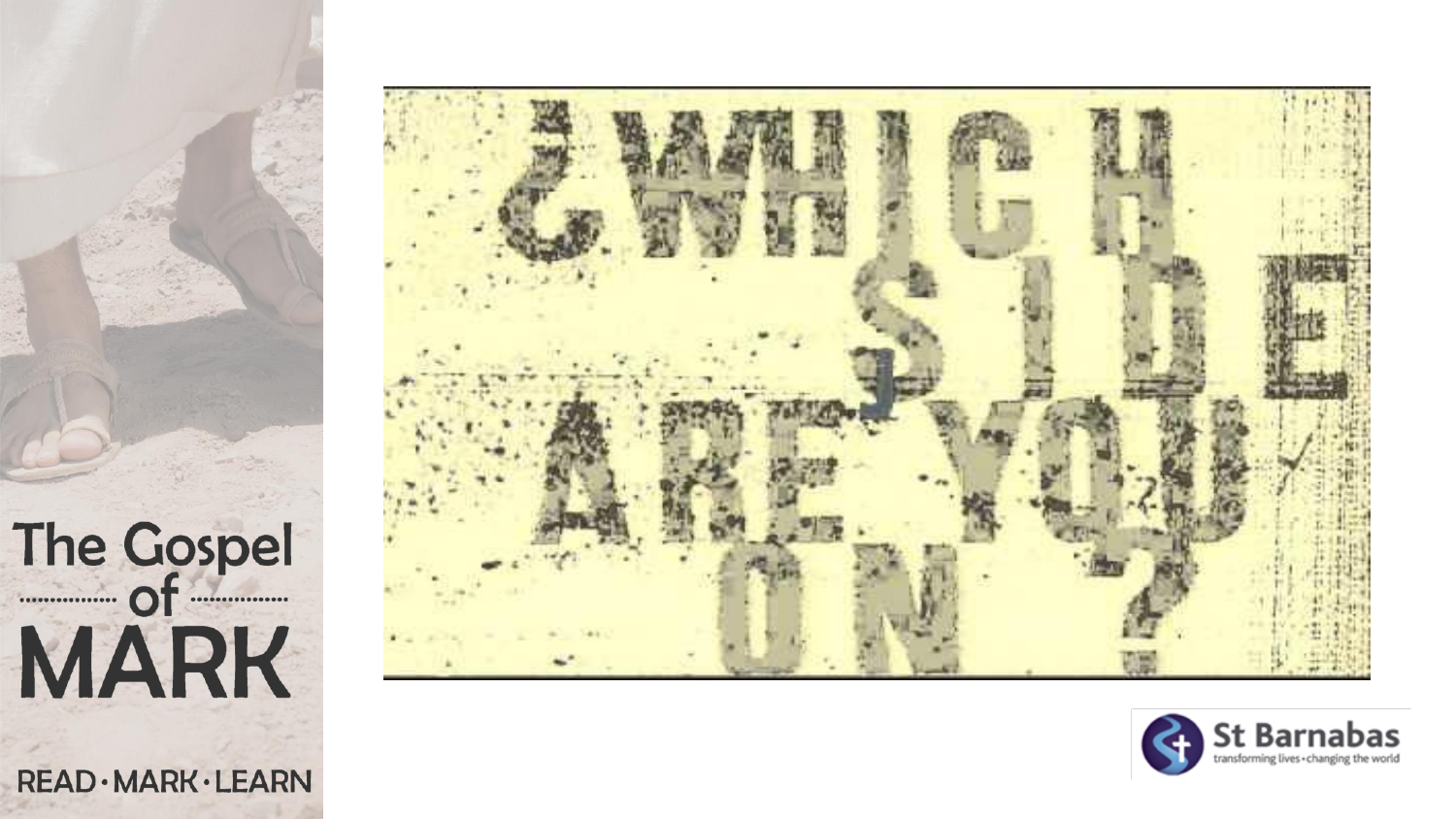

## **Herodians**

•Cosy with the Romans who were occupying.

•Herod has a deal with them that gave him power and wealth.

•Want Jesus to answer in a way that displays some support for the paying of taxes to Rome, thus alienating and upsetting the Jewish people.

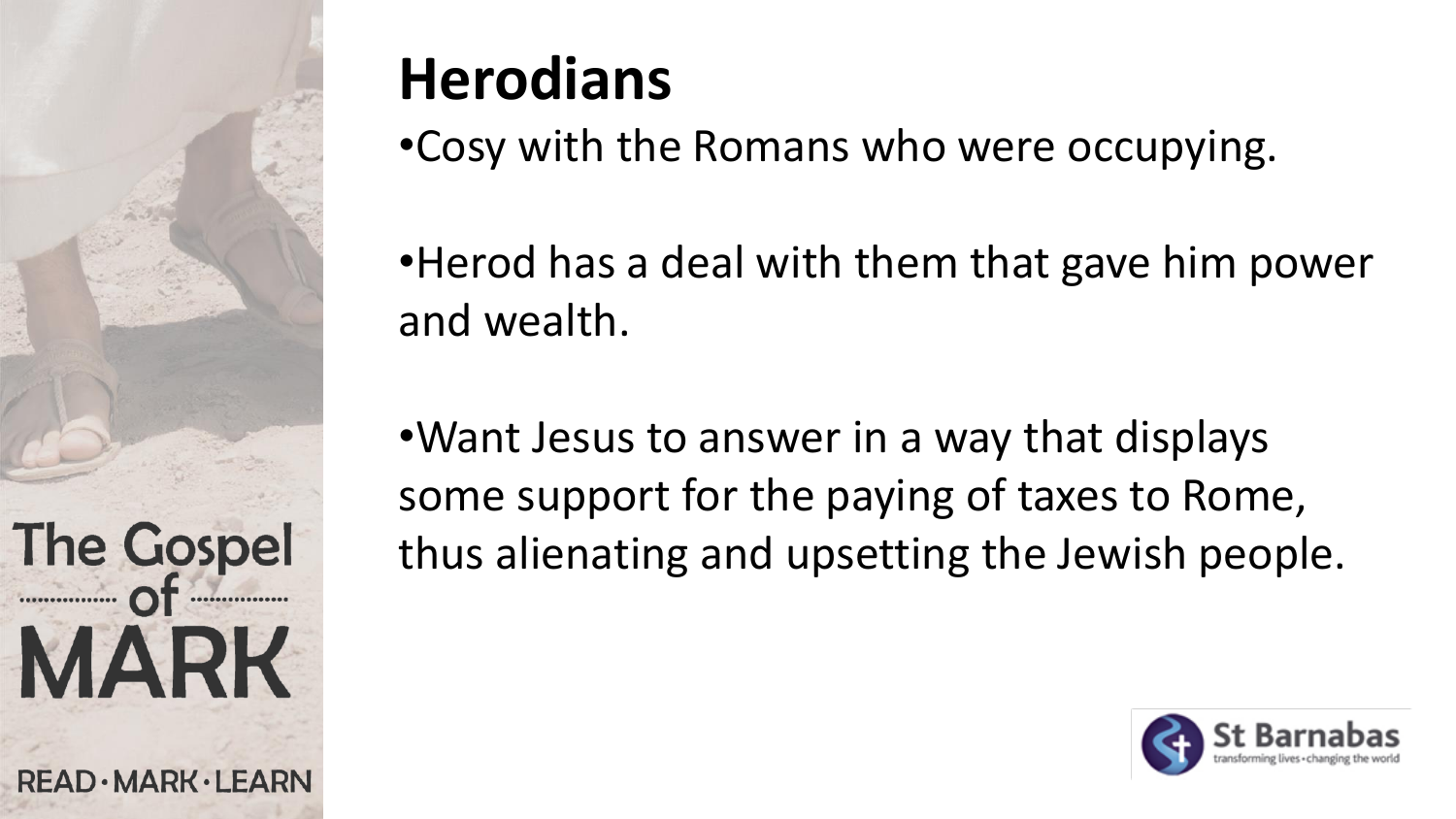

## **Pharisees**

•Self-appointed religious/thought police.

•Obsessed with upholding the Jewish law.

•Think that Jesus is a threat to the law.

•They want Jesus to denounce the tax causing •Pontius Pilate (Roman Governor) to arrest and execute Jesus for inciting a revolt.

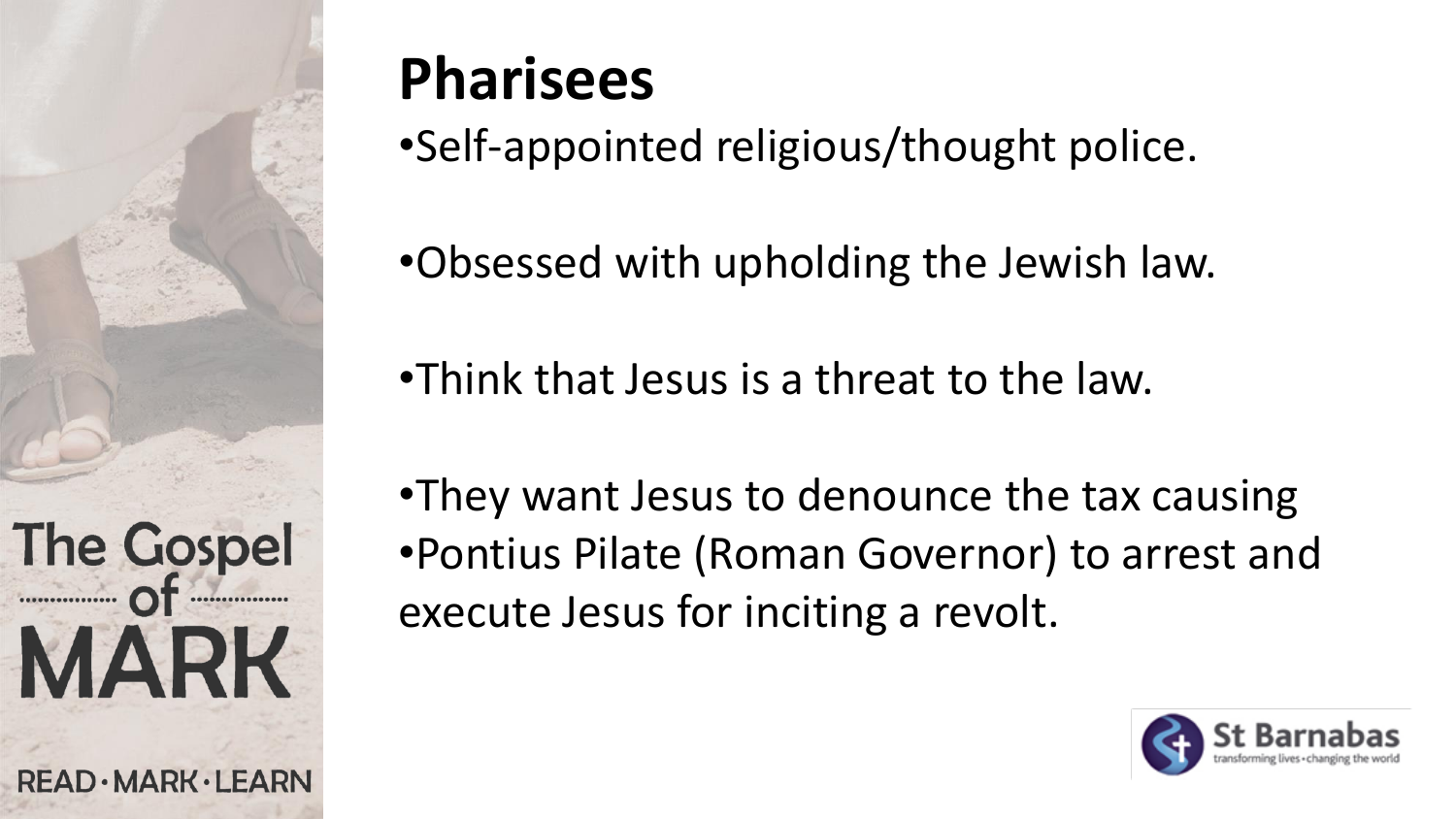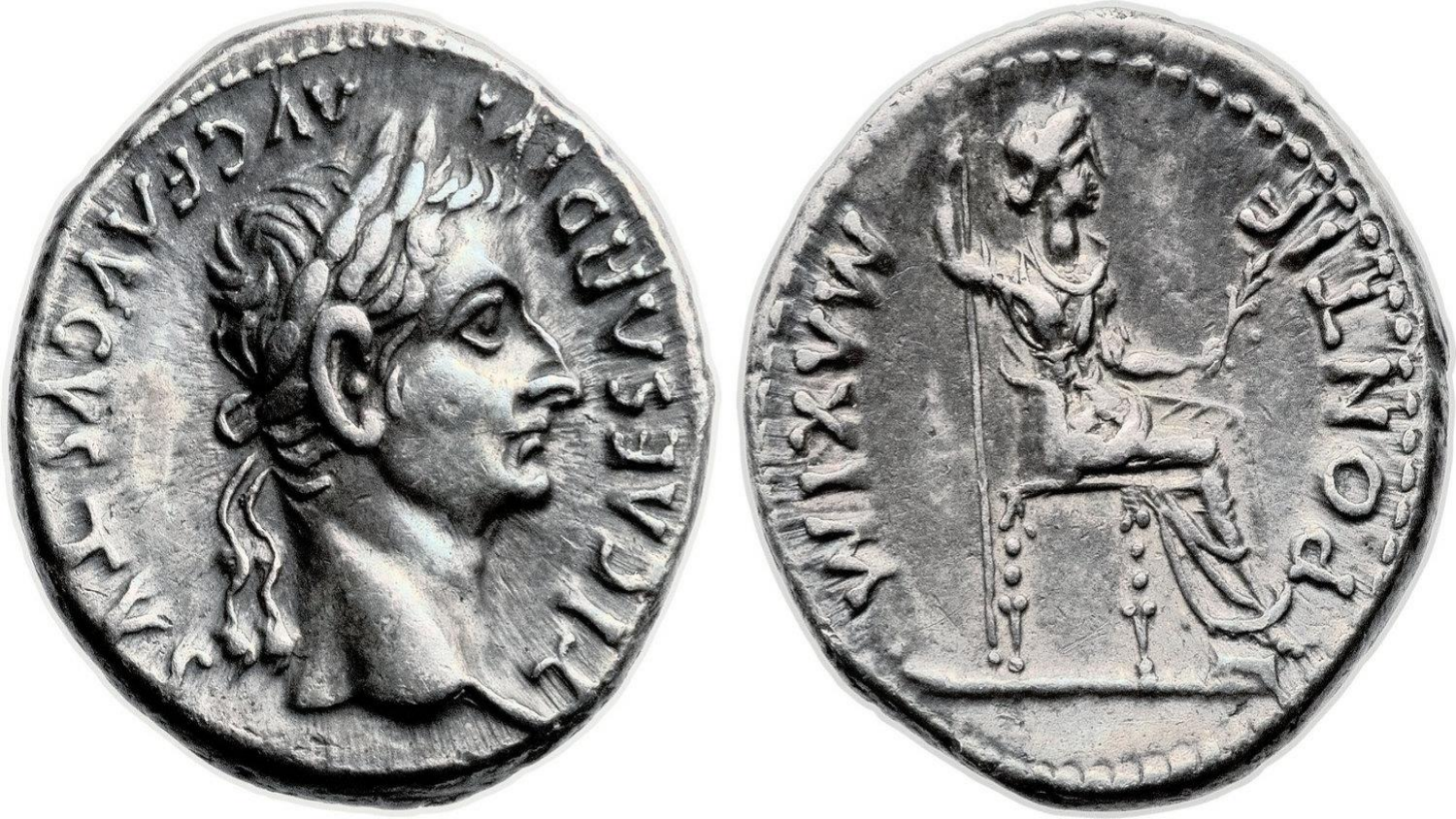



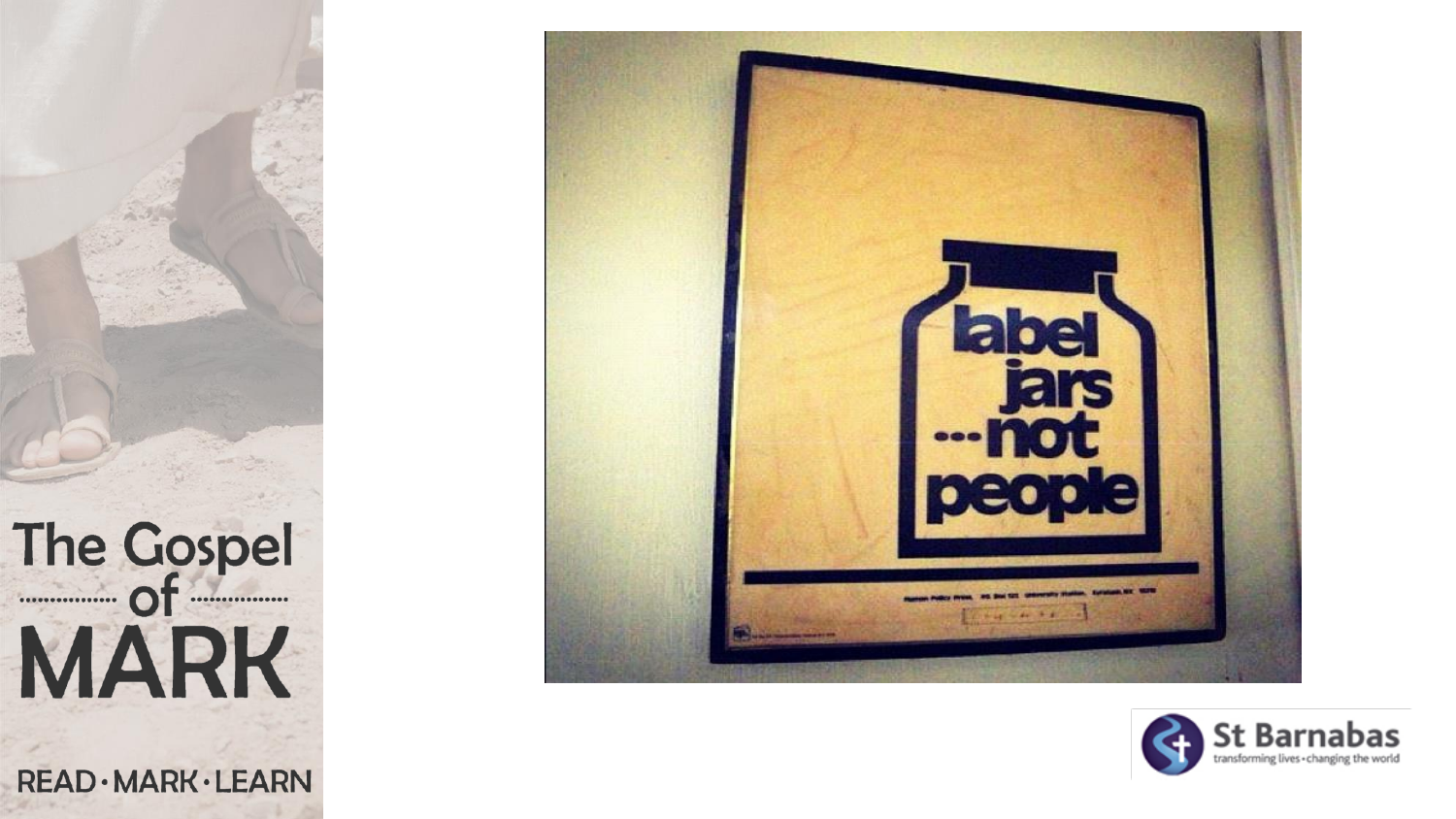